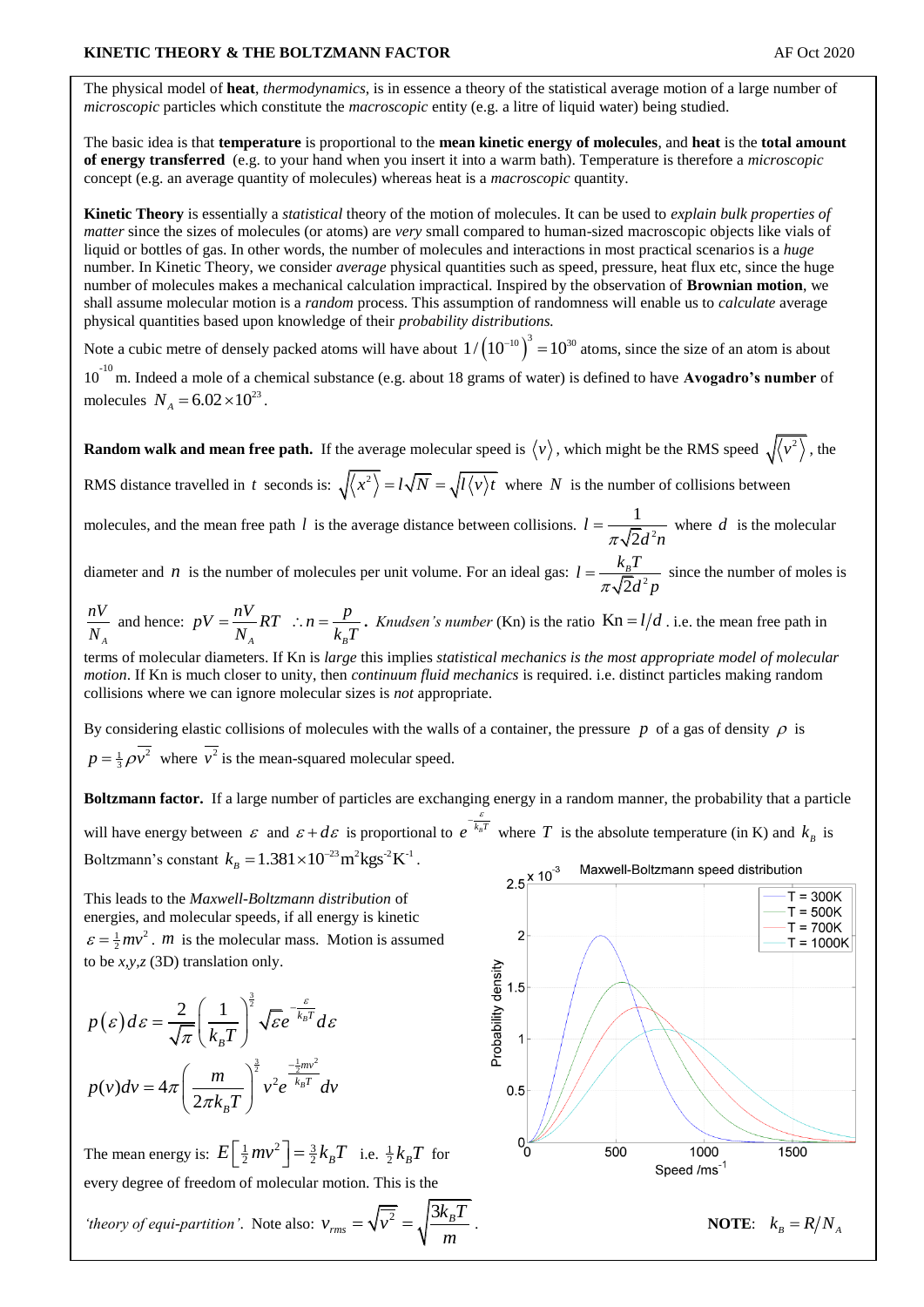#### **Entropy**

In Classical Thermodynamics, Rudolf Clausius proposed the *Second Law*, which is most simply stated as "for any physical process, the total entropy of the Universe must increase." The change in entropy *S* is defined as the ratio of the *reversible*

heat change to the absolute temperature.  $dS = \frac{dQ}{dt}$ *T*  $=\frac{uQ}{u}$ .

Ludwig Boltzmann and Josiah Gibbs proposed a *statistical* basis for entropy. The most general form is the Gibbs definition:  $S = -k_B \sum p_i \ln p_i$  where  $p_i$  is the probability of each *microstate* of a given system.

If all microstates (i.e. the energy configuration of all the constituent molecules) are equally probable,  $S = k_B \ln W$  where W is the number of distinct microstates, or "the number of ways of arranging energy in a system."

## **Question 1**

*i*

- (i) Calculate the mean free path of a ideal gas molecule of diameter  $0.3$  nm at sea-level, where pressure is  $1$ atm  $=$ 101,325Pa and temperature is 20°C. Calculate the *Knudsen number*. Is a *statistical* approach to analyzing the motion of the gas molecule valid?
- (ii) Use the *equipartition* result  $\frac{1}{2}mv^2 = \frac{3}{2}k_B T$  to work out the RMS speed (in m/s) of an oxygen (O<sub>2</sub>) molecule, which comprises about 21% of the air we breathe (by volume). As in (i), let the temperature be  $20^{\circ}$ C. The mass of an oxygen molecule is:  $m = 15.999 \times 1.661 \times 10^{-27}$  kg.
- (iii) If the RMS distance travelled by a molecule in time t is  $\sqrt{\langle x^2 \rangle} = l \sqrt{N} = \sqrt{l \langle y \rangle t}$ , combine the results in (i) and (ii) and sketch a graph of how far an oxygen molecule may travel between 0 and 60s.
- (iv) Two colourless gases X and Y, whose molar masses are in the ratio 17 : 36.5 are released from opposite ends of a 1.00m tube. They diffuse along the tube until they meet. At this point they react and produce an opaque cloud. If the temperature of the system is constant, calculate the distance from the X end of the tube where this cloud occurs.

What would happen to the position of the cloud of molecule Y was  $M = 3$  times more massive? Suggest molecules for the gases X,Y.

- (v) A gas consisting of molecules of diameter  $0.4$ nm is contained in a sealed syringe. The initial pressure is  $1$ atm =  $101,325P$ a and the temperature is  $18^{\circ}$ C. If the gas is compressed slowly such that temperature does not change, at what pressure (in atm) does the mean free path equal the molecular diameter? Comment on the state of matter of the molecules at this point.
- (vi) By considering elastic collisions in *x,y,z* directions of N gas molecules of mass  $m$  trapped in a cubical box of side length a, show that if motion is random, the average pressure exerted on the walls of the cube is  $p = \frac{1}{3}\rho v^2$ where  $v^2$  is the mean-squared molecular speed and  $\rho$  is the density of the gas. If the density of air is 1.23kg/m<sup>3</sup>, calculate the RMS speed of air molecules if air pressure is 101,325Pa.
- (vii) The time *t* for a chemical reaction to complete varies with temperature according to a *Boltzmann factor.*  $\frac{1}{A} = Ae^{-\frac{\varepsilon}{RT}}$ *t*  $Ae^{-\frac{\varepsilon}{RT}}$  where  $\varepsilon$  is the 'Activation energy', T is the absolute temperature,  $R = 8.314$ Jmol<sup>-1</sup>K<sup>-1</sup> and A is a constant. If  $t = 30.0s$  at  $T = 300K$  and  $t = 7.0s$  at  $T = 340K$ , calculate  $\varepsilon$  and A.
- (viii) Prove the following results using the *Maxwell-Boltzmann* molecular speed distribution:

 $\int_0^{\infty} p(v) dv = 1$ ,  $E[\frac{1}{2}mv^2] = \frac{1}{2}m \int_0^{\infty} v^2 p(v) dv = \frac{3}{2}k_B T$ . Use the standard integrals:

$$
\int_0^{\infty} p(v)dv = 1, \quad E[\frac{1}{2}mv^2] = \frac{1}{2}m \int_0^{\infty} v^2 p(v)dv = \frac{3}{2}k_B T. \text{ Use the standard integrals:}
$$
\n
$$
I_n = \int_0^{\infty} x^n e^{-ax^2} dx; \qquad I_n = \frac{n-1}{2a} I_{n-2}; \qquad I_0 = \frac{1}{2} \sqrt{\frac{\pi}{a}}; \qquad I_1 = \frac{1}{2a}; \qquad I_2 = \frac{\sqrt{\pi}}{4a^{\frac{3}{2}}}.
$$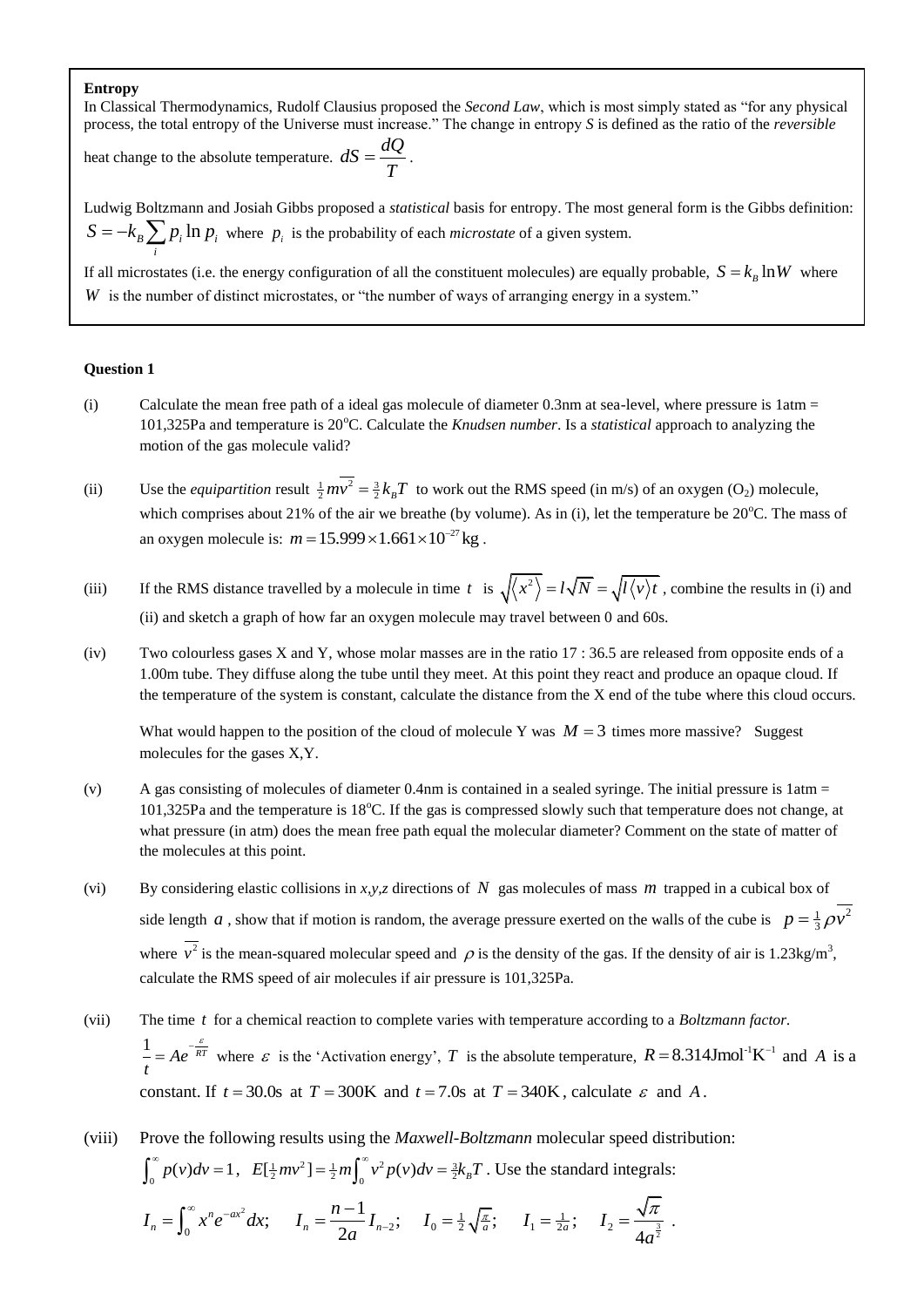### **Question 2**

The boiling point of water  $T_{\text{boli}}$  varies with atmospheric pressure  $p$  using an

equation that contains a Boltzmann factor:  $p = p_0 e^{-K(T_0)}$ 1 1  $\mathbf 0$ *vap boil L*  $p = p_0 e^{-R (T_0 - T)}$  $\left(\frac{1}{x}-\frac{1}{x}\right)$  $= p_0 e^{-R(T_0-T_{boil})}$  where  $p_0 = 101,325\text{Pa}$  and  $T_0 = 373\text{K}$ , i.e. the boiling point of water at a pressure of one atmosphere. The molar gas constant is  $R = 8.314 \text{J} \text{mol}^{-1} \text{K}^{-1}$ .

By potting a suitably linearized graph, use the following data to calculate the latent heat of vaporization of water in kJ/mol. Compare your answer to the official value of  $L_{vap} = 43.8 \text{kJmol}^{-1}$ .

| <b>Question 3</b> |  |
|-------------------|--|
|-------------------|--|

(i) Skunk spray is composed of three *thiol* compounds, one of which is (E)-2-butene-1-thiol

which has a molecular weight of 88.2g/mol. A skunk releases this chemical  $x = 10.0$ m

from a tourist. Assume the molecular weight of air is 29g/mol

- The temperature is 28 °C, and pressure is  $p = 10^5$ Pa
- The skunk musk and air are in thermal equilibrium, and the thiol molecule reaches the tourist's nose via diffusion
- The internal energy of one mol of gas is  $\frac{3}{2}RT$  where  $R = 8.314 \text{J} \text{mol}^{-1} \text{K}$

Calculate the RMS speed  $v$  of air molecules, then find the RMS speed of the thiol molecule. How long will it take /s for the spray to reach the nose of the tourist? Does it seem a bit quick?

(ii) The *diffusion distance* of the thiol molecules is  $x \approx \sqrt{lv}t$  where the *mean free path*  $l = \frac{k_B T}{\pi \sqrt{2}d^2}$  $l = \frac{k_B T}{\sqrt{2}}$  $\pi \sqrt{2d^2p}$  $=\frac{R_B T}{\sqrt{2}}$ . What is the

emission-to-sniff time *t* now? Take a sensible molecular size  $d = 0.5$ nm.

Note if you use these equations *you will get a very strange result*! Do *all* the skunk musk molecules have to undergo a random walk from the skunk to the tourist, for the tourist to smell the skunk?

#### **Question 4**

(i) Show that the pressure change in a column of ideal gas of density  $\rho$  as one gains dh in altitude is:

$$
dP = -\rho g dh
$$

(ii) If the atmosphere is isothermal, i.e. at constant temperature  $T$ , and comprised of ideal gas, show that:

$$
P = P_0 e^{-\frac{mgh}{k_B T}}
$$

where *m* is the mass of a gas molecule and  $P_0$  is the atmospheric pressure at  $h = 0$ .

Sketch the variation with pressure with height, and calculate the altitude in m which corresponds to a 50% reduction in atmospheric pressure. Assume  $T = 10^{\circ}$ C.

| Tboil /degC | Tboil /K | pressure p /kPa |
|-------------|----------|-----------------|
| 40.7        | 313.7    | 6.5             |
| 45.4        | 318.4    | 9.1             |
| 49.5        | 322.5    | 13.9            |
| 55.9        | 328.9    | 15.7            |
| 59.6        | 332.6    | 17.8            |
| 64.5        | 337.5    | 23.4            |
| 65.9        | 338.9    | 28.1            |
| 69.9        | 342.9    | 30.6            |
| 71.6        | 344.6    | 34.6            |
| 77.8        | 350.8    | 42              |
| 81.0        | 354      | 47.9            |
| 84.9        | 357.9    | 56.5            |
| 88.6        | 361.6    | 63.8            |
| 90.5        | 363.5    | 68.5            |
| 93.2        | 366.2    | 75.2            |

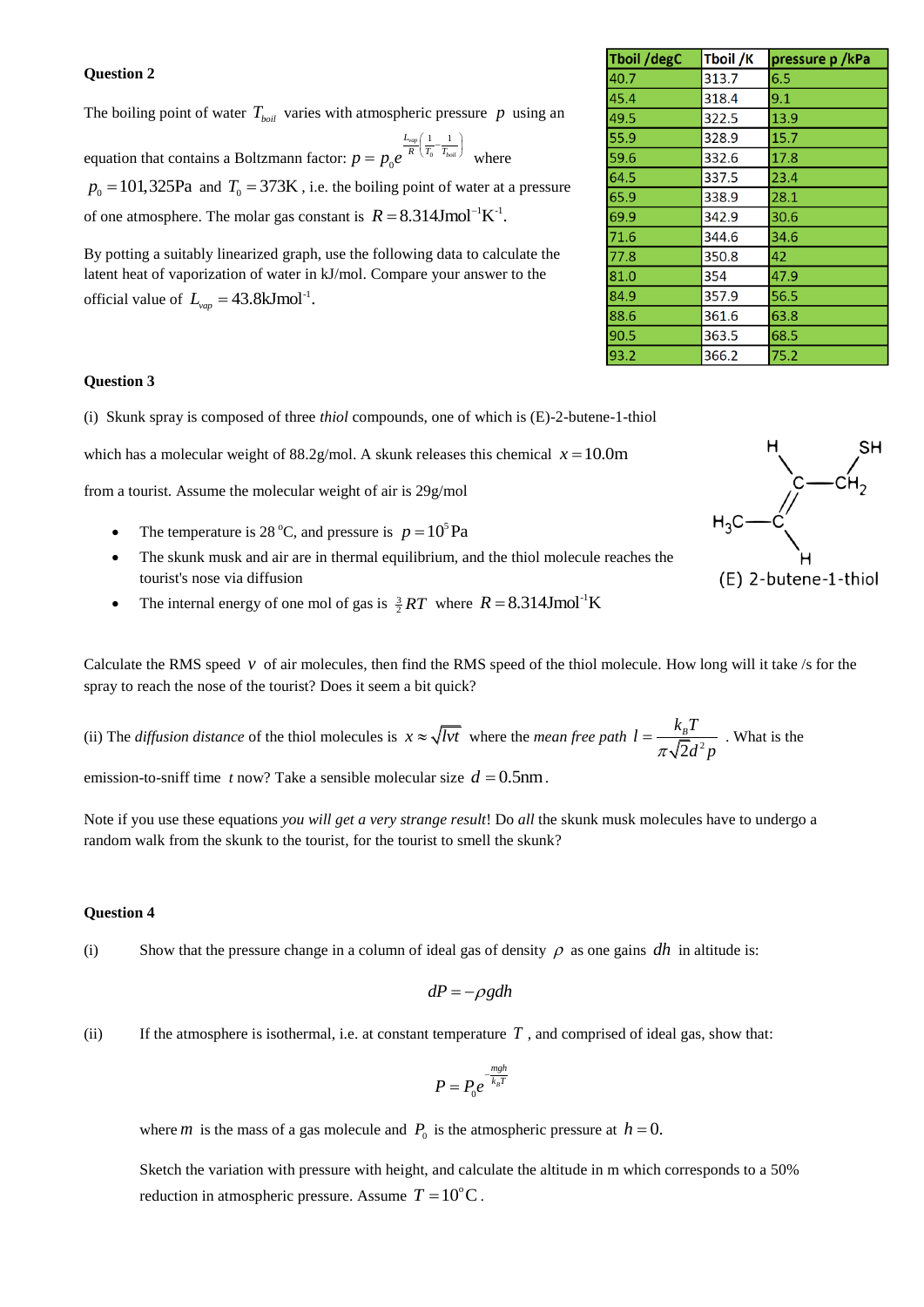## **Question 5**

Boltzmann's definition of *Entropy* states:  $S = k_B \ln W$  where W is the *number of ways or ways of arranging energy in a* system. Consider a simple system of N containers and M quanta of energy (each of energy  $\varepsilon$ ). Using lines | to represent the boundaries of the containers and **x** to represent the energy quanta, a  $N = 3$ ,  $M = 2$  system could have the following states:

#1 **| xx | | | ,** #2 **| | xx | |,** #3 **| | | xx | ,** #4 **| x | x | | ,** #5 **| | x | x | ,** #6 **| x | | x |** 

i.e. *six* ways. Since N containers mean  $N+1$  vertical lines |, and two | must always represent the boundaries, the number of ways of arranging  $M \times \varepsilon$  in N containers is:

$$
W = \frac{(N+1-2+M)!}{M!(N+1-2)!} = \frac{(N+M-1)!}{M!(N-1)!}
$$

So when  $N = 3, M = 2$ ,  $W = \frac{(N + M - 1)}{(N + 1)(N + 1)}$  $(N-1)$  $(3+2-1)$  $(3-1)$  $\frac{1)!}{(3+i)(2-i)!} = \frac{4!}{2!} = \frac{4 \times 3}{2 \times 3} = 6$  $\frac{+M-1)!}{(N-1)!} = \frac{(3+2-1)!}{2!(3-1)!} = \frac{4!}{2!2!} = \frac{4 \times 1}{2}$  $W = \frac{(N+M)}{N}$  $\frac{N + M}{M!(N)}$  $=\frac{(N+M-1)!}{M!(N-1)!}=\frac{(3+2-1)!}{2!(3-1)!}=\frac{4!}{2!2!}=\frac{4\times3}{2}=6.$  $\frac{(-1)!}{(-1)!} = \frac{(3+2-1)!}{2!(3-1)!} =$ .

A system of ten energy quanta shared among five atoms is mixed with a system of five quanta shared among ten atoms. If all atoms are identical, calculate the entropy change  $\Delta S$  in units of  $k<sub>B</sub>$  following the mixing of the systems.

#### **Question 6**

The probability of a beam of molecules travelling through an identical molecular medium surviving distance between *x* and

 $x + dx$  is given by:  $p(x)$  $p(x)dx = \frac{e^{-\frac{x}{l}}}{l}dx$ *l* ÷  $=\frac{e}{\epsilon}dx$ , where *l* is the mean free path. This is called the *Beer-Lambert Law*.

(i) Sketch  $p(x)$  vs x.

(ii) Show that 
$$
\int_0^\infty p(x)dx = 1
$$
 and  $E[x] = \int_0^\infty xp(x)dx = l$ .

(iii) Calculate the probability that  $x \ge l$ .